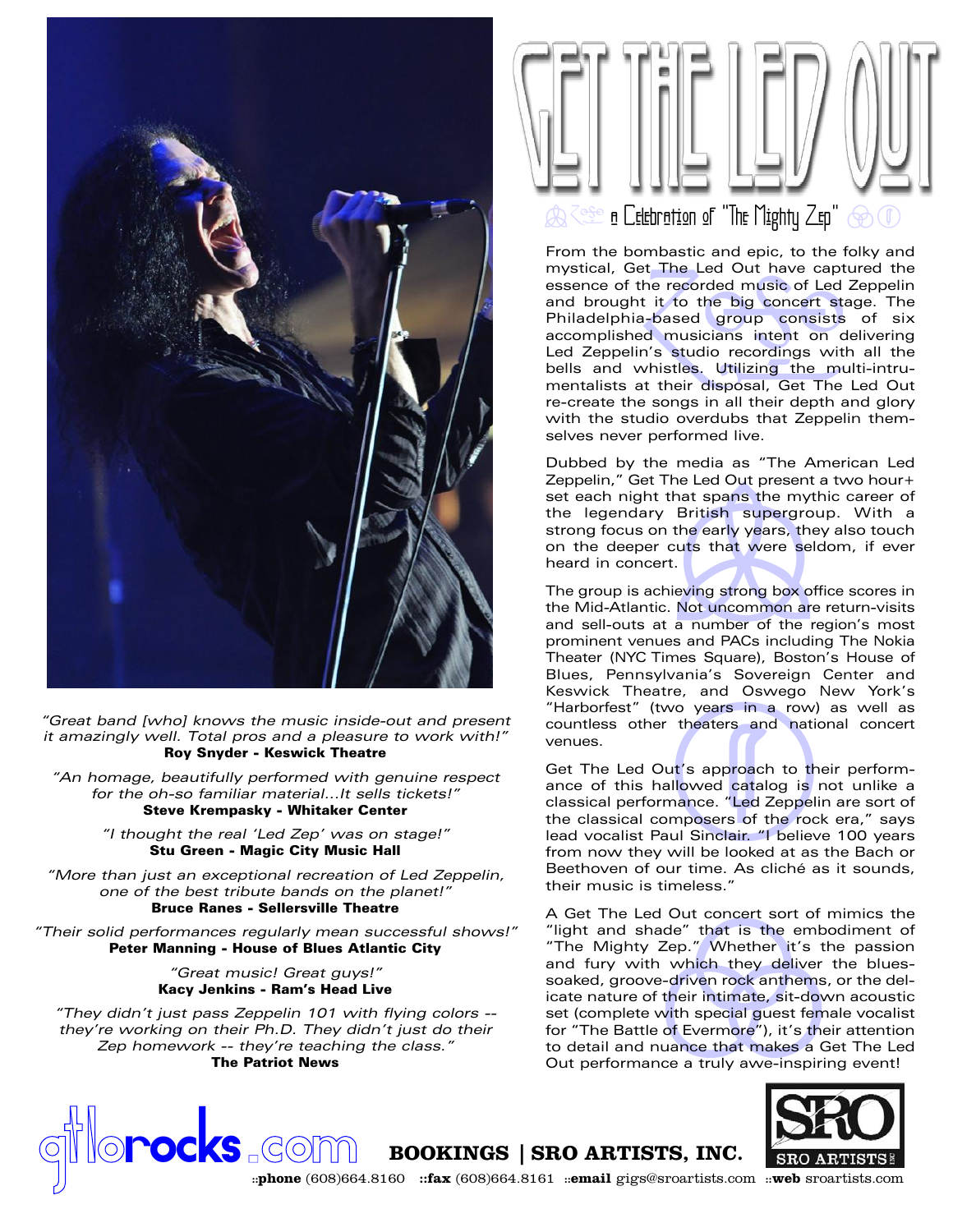

**B** a Celebration of "The Mighty Zep"  $\circledast$  O

## Fans *Ramble On*

"You did When the Levee Breaks! From what I've read, Zeppelin never performed that live. What an accomplishment. Thanks for the wonderful evening!"

### **Ohwhenz**

"I have seen you guys twice...You're the best I have heard or seen. You are Zeppelin!!!! Your drummer kick's ass. He makes Bonzo triplets look and sound easy. This professor say's 'Go GTLO!'

### Douglas E., MBA from West Chester, PA

"I have seen a lot of Zeppelin tributes over the years and you guys are by far the best."

## Jeff G.

"It sounded as if we were listening to a recording. It's exciting to hear parents and friends talk about Led Zeppelin and now it's an honor to be able to watch the Led Zeppelin of our time."

## Andrew O. & Ashley T.

"I've been a fan of yours for a few years now, and you are the most fantastic musicians! And amazingly you seem to be better at each show I've attended. The most recent one I saw at The Keswick last summer with Battle of Evermore was truly magical."

### Beth B.

"You guys are the closest thing to Zeppelin I've ever heard and honestly could not tell the difference. What a breath of fresh air to hear you play.'

### Charlene G.

"What a great time my son and I had at your performance at the Keswick. I am 49 yoa and a huge Zepplin fan. My 17 yoa son is also a Zepp fan. Your musicianship was incredible. Can't wait to see you guys again."

Jim H.



"Awesome show. It was my second time seeing you guys. This time I brought seven of my friends. Love it, and rock on."

## Chuck M. from Ocean View, NJ

"I've seen you there three times, and judging by the fact that the crowds seem to be getting bigger and bigger, it looks like I'm not the only one telling friends about you. Loved the new lineup of the band, loved the new additions to the set -- a fantastic mix of radio favorites and deep cuts. And all of you guys can seriously PLAY! Keep coming back to Baltimore, and I'll keep showing up and bringing friends."

Geoff W.

"I saw you in Sellersville, PA. I absolutely LOVED the show. So much in fact that I will be there this evening with my brother my son and my nephew."

### Anne Marie W. from Reading, PA

"I was hesitant on going since I saw the real thing in '75. My husband insisted  $\theta$  we took our three teens & absolutely loved it. We will see you again and again!"

### The Owens family

"OUTSTANDING! You guys were tight, seamless, really together. Overall an excellent performance from start to finish. Well worth every penny. I'm 50 years old and haven't seen a drum solo like that in about 25 years. I would definitely see you again."

### Jeff E. from Blandon, PA

"I have seen GTLO four times now. Band seems to be getting better each time I see it. The acoustic portion was great. It's nice that you guys change up the set list for us regulars. Your fan!"

Don F.

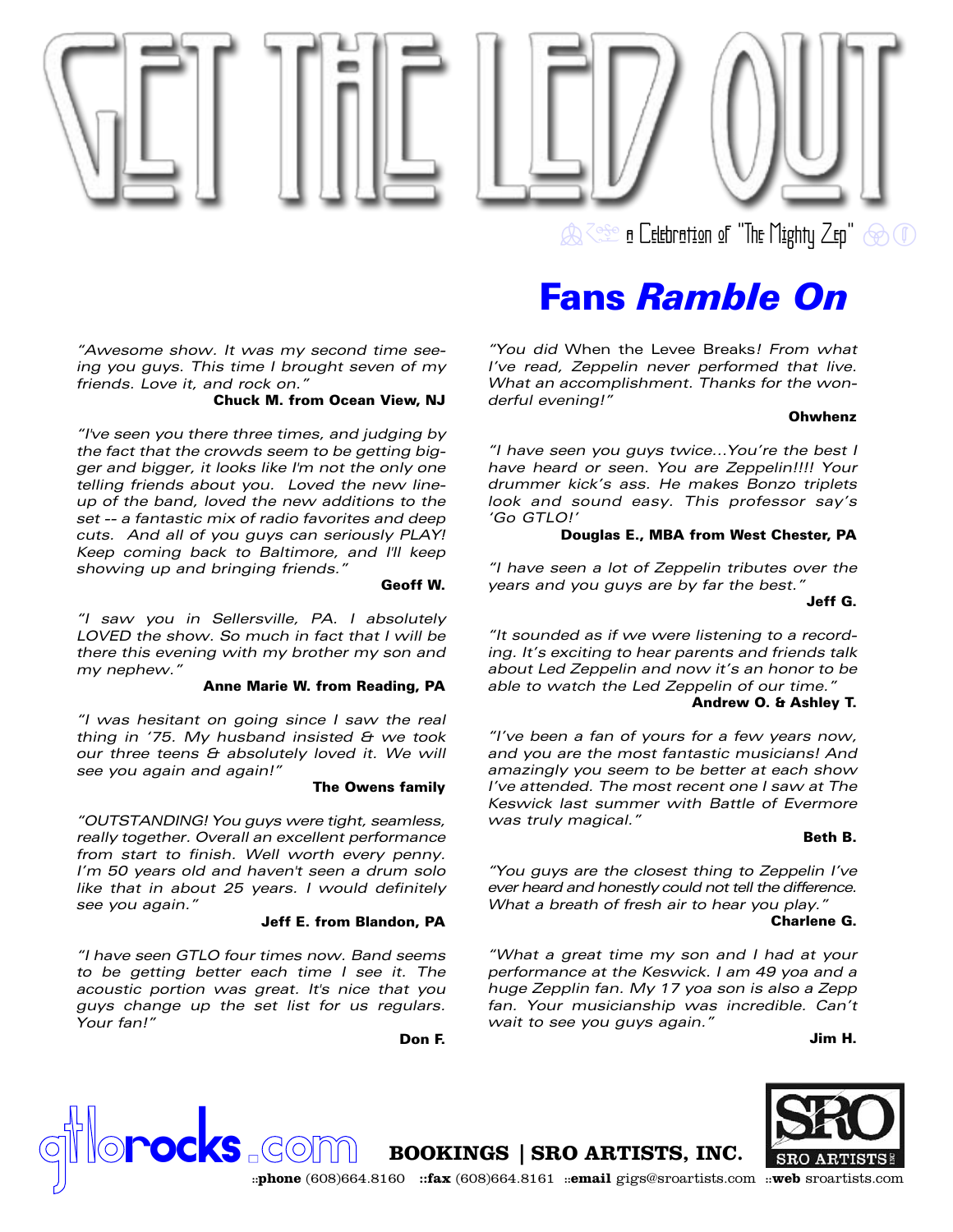

GRAYSLAKE, Ill. -- Once upon a time, I really wanted to review concerts for a living, but this delayed effort is another example of how I couldn't meet a deadline to save my life...

It was a distinct pleasure to experience the joy of a three-hour set from Get The Led Out on a Friday night amongst a respectful and appreciative crowd in a fairly intimate theater setting (the place was pretty much packed, with a capacity of  $\sim$  600). We had a pretty smooth drive up from Chicago with minimal traffic, taking about sixty minutes to make the trip. After reading all the glowing reviews here on FBO, the band had a lot to live up to, but you can now count me among the believers.

Anyway, I'll hit some of the highlights. Since I've Been Loving You was incredible, Ramble on was a real treat, the entire acoustic set was fantastic, Dazed and Confused was appropriately menacing, Heartbreaker was joyous, and - well, I could go on an on, but there are only so many superlatives.

Guitarist Paul Hammond is simply amazing, playing with all the fluidity and speed of Jimmy Page in his prime. I can't adequately communicate just how awesome Since I've Been Loving You was with the combination of Sinclair's delivery and Hammond providing a sublime rendering of one of my all-time favorite Page solos. Excellent. The same can be said with Paul's delicate picking on Over The Hills and Far Away and Bron-yr-aur. Great stuff.

Hammond was ably assisted by Jimmy Marchiano, who shared the spotlight in a phenomenal Heartbreaker medley and spot-on Stairway solo, and jack-of-alltrades Andrew Lipke who played some guitar, keyboards, and even a bit of bongos on Royal Orleans, which was a tremendous surprise to hear.

You knew Billy Childs was going to be great all night after hearing him in Good Times Bad Times, which had me hoping for the addition of The Lemon Song to the set. Maybe next time? Adam Ferraioli rounded out the powerful engine room of the rhythm section and acquitted himself magnificently on Moby Dick as well as (perhaps more difficult but less-noticed) things like Dazed and Confused, and keeping the driving tempo of Kashmir. However, GTLO needs to make sure they mike him up better for the introduction of The Ocean - I couldn't hear that countin very well!

Vocalist Paul Sinclair is not a carbon copy of Robert Plant (no one is), but he reaches almost all the notes Plant was able to in the 1968-1971 peak years, and does an excellent job channeling Plant with all of his idiosyncratic inflections and flourishes that we all recognize from the studio versions. Sometimes I'll see someone try to do a Zeppelin song and I just end up cocking my head to one side or cringing, but with Sinclair, there was just a lot of nodding and smiling - he was nailing it. It needs to be said just how effectively GTLO employs backing vocals from Lipke, Marchiano, and Childs to augment and enhance what Sinclair is able to do, resulting in a great layered sound. There are many examples, but Misty Mountain Hop, Good Times Bad Times, and Your Time is Gonna Come particularly come to mind. Certainly the studio version of Ramble On would be impossible to perform without competent co-vocalists, but with Get The Led Out, it was a pleasure. One can't help but wonder how much of a different live band Zeppelin would have been if Plant could have relied on a little help from the other guys to get through some of the material, as he was able to do later with Charlie Jones

## Fans *Ramble On* **FBO Review:**

## **Gettin' The Led Out in Northern Illinois**

*Friday, March 25, 2011 :: James Lumber Center for the Performing Arts College of Lake County, Grayslake, IL*

in Strange Sensation for In The Light or with Jason Bonham for Misty Mountain Hop at the O2.

The stunningly beautiful acoustic interlude (which begins with a nice nod to The Song Remains The Same film) reached its ultimate height during The Battle of Evermore and the addition of lovely Ms. DeSantis to the mix. It was a cool moment to watch Sinclair reach over to the volume knob on Paul Hammond's mandolin to gradually increase it during the introduction. As their rendition progressed flawlessly, it was difficult not to wonder what the hell Zep were thinking in talking Jonesy into singing Sandy Denny's part on the 1977 tour... who thought that was a good idea? I love JPJ, but surely if they wanted to do the song that badly, they could have found a comely lass with a good voice to bring along with the rest of their large entourage?

It was really interesting to hear the studio version of No Quarter in a live setting. It didn't sound right to Laura because she's been subjected to so many live versions, but of course the studio edition has a bit of a different vibe (achieved, if memory serves, by manipulating the playback to get that slightly druggy, slowed sound).

Thanks to all of Get The Led Out for sticking around for a meet-and-greet session after the show. It was great to meet and talk with the band, especially Paul Hammond, who had graciously included some of my pre-show requests like TY, OTHAFA, and "something from Presence" (Royal Orleans was a real shock - I'd never heard anyone attempt that, and they really pulled it off). Laura and I both had a fantastic time, and I picked up a nice GTLO t-shirt as well. Can't wait till you guys make your way back to the Chicago area!

The order is incorrect, but the setlist included:

Immigrant Song, Misty Mountain Hop, Good Times Bad Times, Since I've Been Loving You, The Ocean, Ramble On, Babe I'm Gonna Leave You, Going To California, Bron-yr-aur Stomp, Battle of Evermore, Black Dog, No Quarter, Your Time is Gonna Come, ROYAL ORLEANS!, Moby Dick, Thank You, Dazed and Confused, Heartbreaker (Electric Guitar Showcase Medley)>Livin' Lovin' Maid, Kashmir, Stairway To Heaven, Over The Hills and Far Away, Whole Lotta Love

> *Published by Wyatt Brake in the Led Zeppelin mailing list news group known as FBO - "for badge holders only" on sat april 9th 2011*



--

**SECREE (SCRIPT)** BOOKINGS | SRO ARTISTS, INC.<br> **SRO ARTISTS**<br> **Example (608)664.8160** ::fax (608)664.8161 ::email gigs@sroartists.com ::web sroartists.com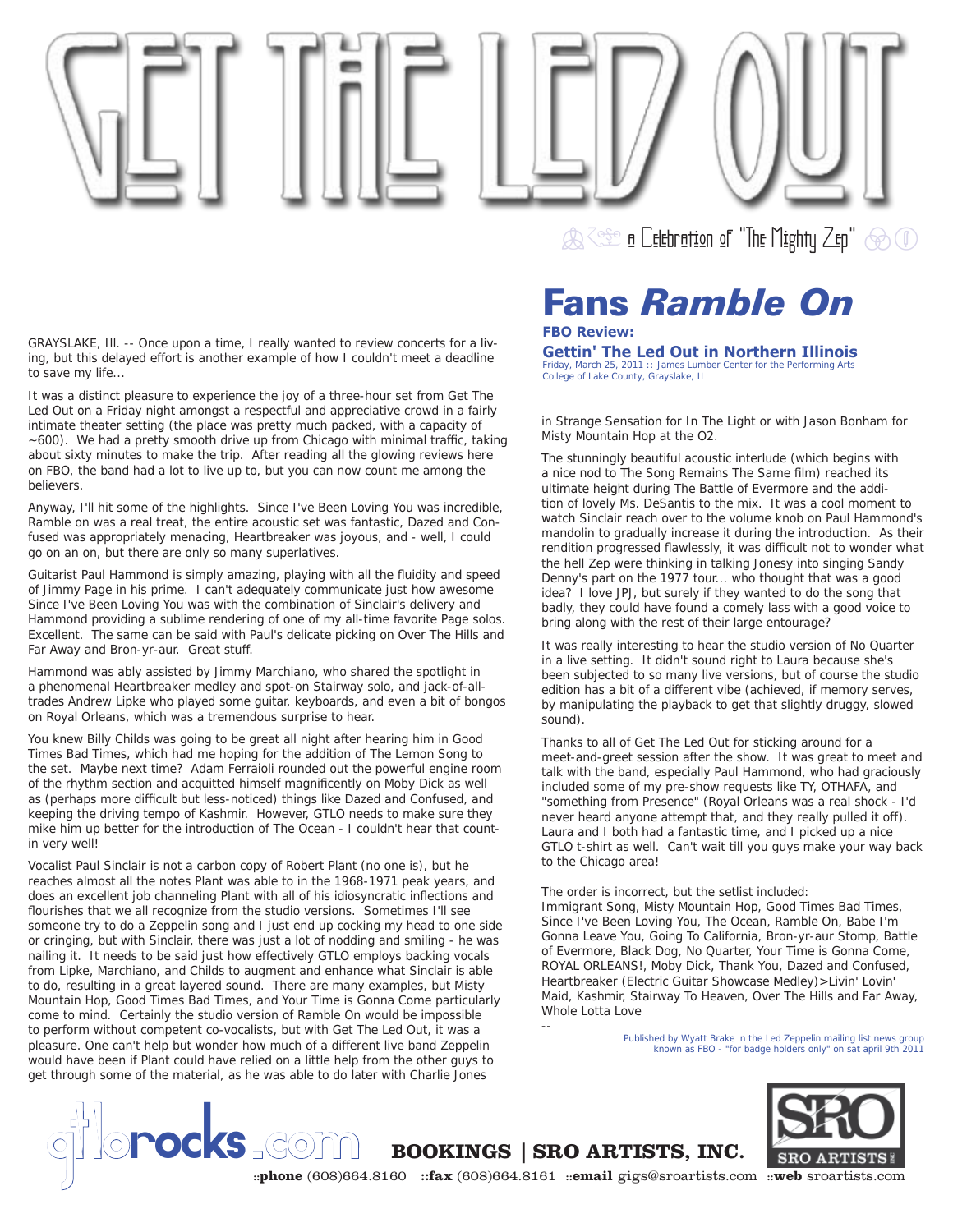

Oct 06 2015

## [MusicMattersMagazine.com \(/news/10-6-15\)](https://www.gtlorocks.com/news/10-6-15)

 Here is a rare interview with GTLO drummer Adam Ferraioli. Adam discusses drums, Zeppelin,performing at the legendary Red Rocks Amphitheatre, and more!

by Amanda Knight

### READ MORE (/NEWS/10-6-15)

### Sep 11 2015Salina Journal (/news/9-11-15)

 [Check out this in-depth interview with Paul Sinclair in advance of GTLO's return to Salina, KS.](https://www.gtlorocks.com/news/9-11-15) by Gary Demuth

READ MORE (/NEWS/9-11-15)

Mar 10 2015

## Chicago Tribune (/news/3-10-15)

[Check out this interview with Paul Sinclair about growing up and dreaming of being a professional](https://www.gtlorocks.com/news/3-10-15)

singer.

by Jessi Virtusio

READ MORE (/NEWS/3-10-15)

Jan 22 2015

## [DigitalJournal.com \(/news/1-22-15\)](https://www.gtlorocks.com/news/1-22-15)

 Paul Sinclair discusses Get The Led Out and future plans. by Markos Papadatos

READ MORE (/NEWS/1-22-15)

Apr 08 2014

## GuitarPlayer.com (/news/4-08-14)

 Get The Led Out's Paul Hammond at Guitar Player.com sharing some of his gear choices for the GTLO[project. This was in advance of the interview/article for the June 2014 issue of Guitar Player Magazine!](https://www.gtlorocks.com/news/4-08-14) 

by Michael Molenda

**READ MORE (/NEWS/4-08-14)**



**COCKS** COM **BOOKINGS | SRO ARTISTS, INC.** SRO ARTISTS<sup>2</sup><br>
::phone (608)664.8160 ::fax (608)664.8161 ::email gigs@sroartists.com ::web sroartists.com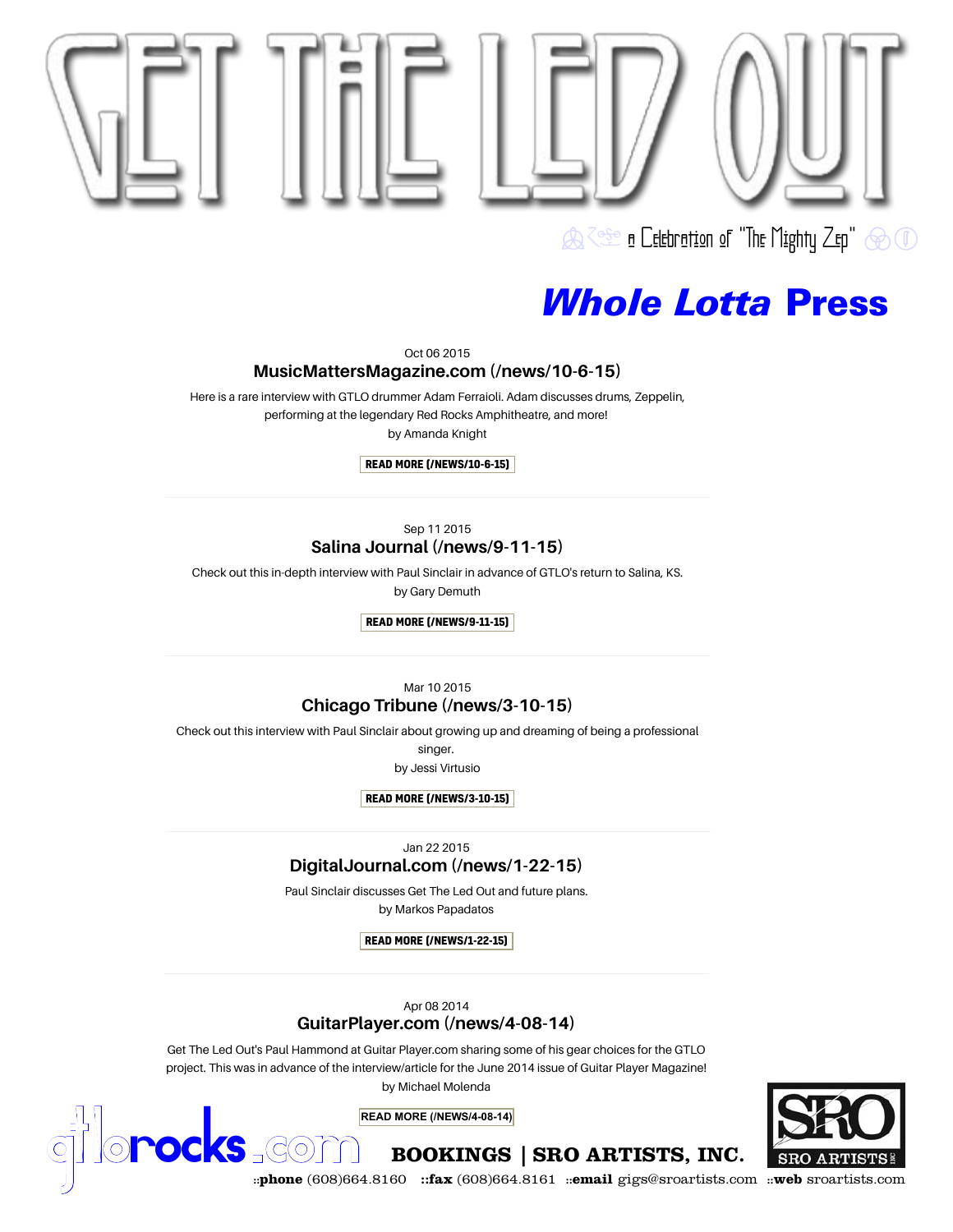

 $\bigotimes$   $\Diamond$   $\Diamond$  and  $\Box$  and  $\Box$  and  $\Box$  and  $\Box$  and  $\Box$  and  $\Box$  and  $\Box$  and  $\Box$  and  $\Box$  and  $\Box$  and  $\Box$  and  $\Box$  and  $\Box$  and  $\Box$  and  $\Box$  and  $\Box$  and  $\Box$  and  $\Box$  and  $\Box$  and  $\Box$  and  $\Box$  and  $\Box$  and  $\$ 

## *Whole Lotta* Press



### **Concert review:**

## **'Get the Led Out' brings Zeppelin to Wolf Trap**



Friday, June 8, 2012 | by Cornelius Crimple

**VIENNA**, VA — It takes a whole lotta guts to stand in front of thousands of Led Zeppelin fans and play their beloved songs.

Well, Get the Led Out had the guts and chops during its first visit to Wolf Trap's perfectly landscaped Filene Center late last week, delivering over two hours of classic mater

Reconstructing to near perfection songs originally built by legendary singer Robert Plant, guitarist<br>Jimmy Page, drummer John Bonham and bassist John Paul Jones, the six-piece band ripped<br>through a catalog of 20 tunes cons

The biggest gut check came right at the beginning when singer Paul Sinclair opened his mouth to<br>the roar of "Rock and Roll." His notes were screaming powerful and an audible gasp was heard from the audience members near me

By the way, this tribute was musical rather than theatrical. If we use the Beatles as an example that means the album cut recreation of the live<br>super group the "Fab Faux" rather than the touring impersonators "Rain."

All night, Mr. Sinclair and his cohorts, guitarists Paul Hammond and Jimmy Marchiano, instrumentalist Andrew<br>Lipke (keyboard specialist), drummer Adam Ferraioli and Bassist Billy Childs combined might for cuts culled from<br>

So closing my eyes to Get The Led Out's homage (blocking out the wafts of Noxzema and Aqua Velva scents from the older crowd, rather than normal concert fumes) was like listening to a live jukebox.

As far as song choices, it was something for every Zeppelin fanatic to admire.

You want a dose of the familiar? How about "Misty Mountain Hop," "No Quarter," "Ramble On," "Dazed and Confused," and the guilty pleasure of the always-ribald "Lemon Song."

How about the sit down acoustic era? Let's dip into "Going to California" and "The Battle of Evermore. The later<br>was complete with a red dressed, female seductress adding to the vocal high end.<br>Now, let's hit some live rar jumping out to whistle in a lead to the reggae-esque ode) and a finely finessed "Tangerine" (that's a Zeppelin III classic) for the unaware.

In particular, "The Ocean" (from "Houses of the Holy") highlighted a three-guitar crunch from the dueling leads of the evening Mr. Hammond and<br>Mr. Marchiano with Mr. Lipke and axe plugged in for added layers.

However, throughout the night, Mr. Sinclair presented the very best of what Robert Plant had offered.

This was not the primping and vocally exhausted Plant from the 1976 concert film "The Song Remains the Same." Nope, this singing was the lean and mean, 1969 BBC Sessions version of Plant.

Mr. Sinclair delivered the high register all night and never wavered.

The spotlight for drummer Mr. Ferraioli was Bonham's solo on "Moby Dick." It was a solid recreation but, in my opinion, time could have better<br>spent digging deeper into the Zeppelin catalog (maybe "Wanton Song," "Custard P

Would it have been fun if the boys strayed from the purity and went off on a Zeppelin odyssey — reference the often live, sloppy shenanigans on "Whole Lotta Love" from the original group?

uitarists hinted at the creative chaos with some boogie blues riffing during "Heartbreaker" (delightfully twined with "Living Loving Maid," just like off of the "Zeppelin II" album).

However, Get the Led Out kept those opportunities in check with a solid, crisp and too, to the point recreations of the songs, with just enough theremin for the wanting

The night ended with a massive ode to "Kashmir" and trio of encores led by "When the Levee Breaks." And, of course, they played "Stairway to Heaven," silly person.

The mighty Led Zeppelin (in any incarnation) may never tour again but Get the Led Out provided a nostalgia trip worth taking.

All site contents © Copyright 2013 The Washington Times, LLC. http://communities.washingtontimes.com/neighborhood/entertainment-news-and-reviews/2012/jun/8/concert-review-get-led-out-wolf-trap-zeppelin/



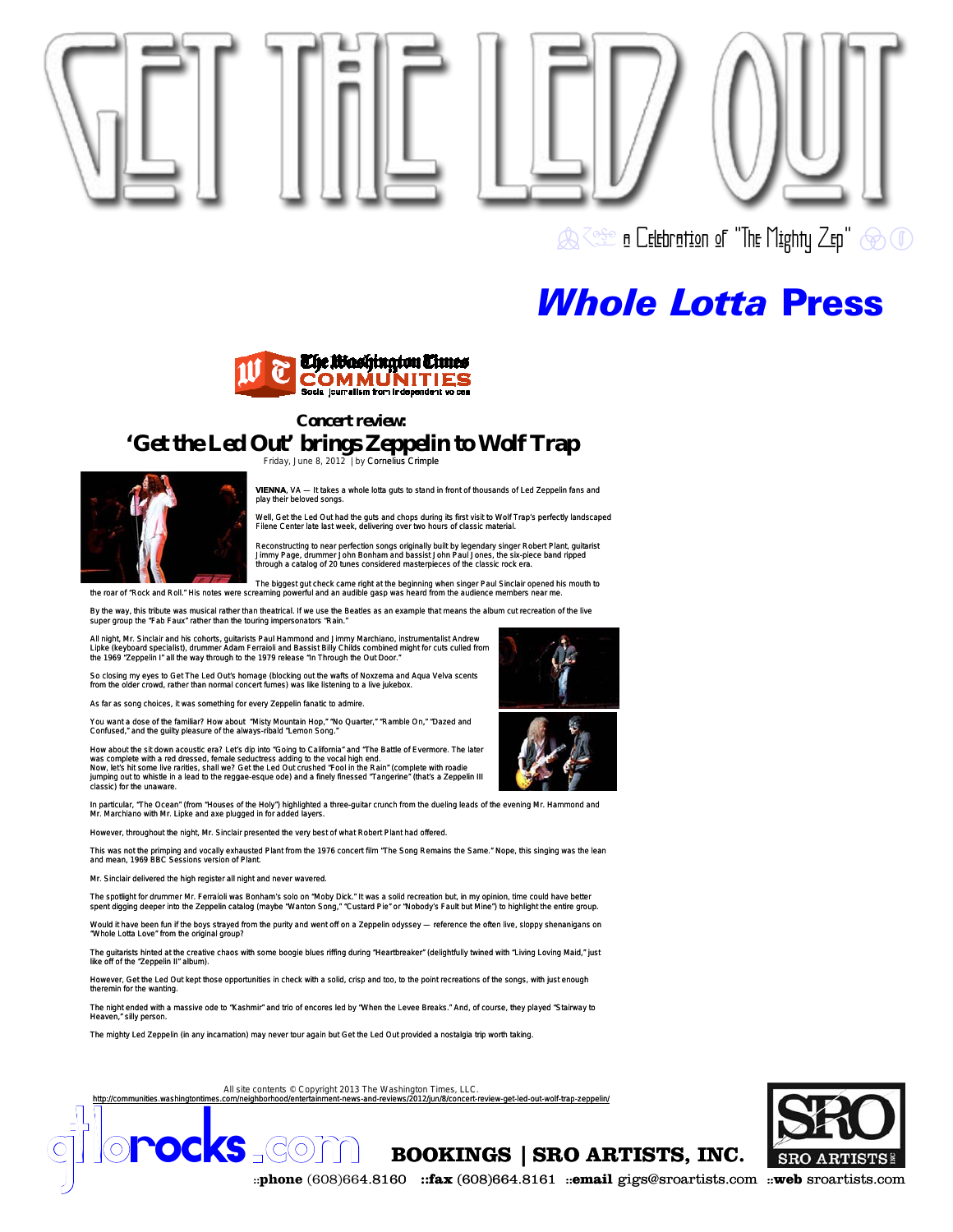

Maximum Ink

## **Get The Led Out - The American Led Zeppelin**

An interview with bassist Billy Childs | By Aaron Manogue | August 2012



Cover bands are everywhere. It's just the nature of the music industry beast. You can walk into any local bar on any given night and see a cover band do their best impression of their favorite songs. But I was lucky enough to come across a different kind of a cover band. One so absolutely<br>spot on, if you close your eyes you might actually think they're the real deal. Get The Led Out is a<br>band that covers one of a band that covers note for note, word for word and even mistake for mistake of Led Zeppelin's recorded music. And on Friday, September 7th, they'll be coming to Madison to play the Barrymore Theatre. Maximum Ink's Aaron Manogue caught up with bassist Billy Childs to talk about their music, their performance, and the mighty Led Zeppelin.

**ARCHIVES** 

Maximum Ink: What drove you to wanting to be part of Zeppelin cover band?<br>Intervention of the studio cuts and the studio cuts of the studio cuts of the set of these "imersonator" bands. What we do is recreate the studio cu

MI: What was it like to hear Led Zeppelin for the first time for you? Were you ever lucky enough to see them live?<br>BC: I bought the third album and loved it as a kid and then I went and got the others. That third one is st Physical Graffiti, and no, I've never seen them.

**MI: How much pressure is it to replicate some of the greatest musicians of our time like John Paul Jones, Robert Plant and Jimmy Page night in and night out?** 

BC: I'm glad I only have to do one! The reaction that the crowds have on an emotional level is what adds the pressure to this. With this, all we have<br>is the music. When you're an original act people are just happy to see y response. These guys told me, a few years ago about this reaction from the fans, and it really is surprising. I've seen a lot of tears from people<br>telling me they never thought they would hear these songs performed like th

MI: It has to be an honor to be dubbed "The American Led Zeppelin." Tell me how you felt when you first heard the band called that.<br>BC:I just think it's a pretty cool thing. I don't know where or when that started, but yea familiar with it. Speaking for myself, I seem to thrive on it. When there's no pressure I tend to get lazy!

### **MI: You play a two hour set every night. What are some of the highlights that audiences have enjoyed?**

BC: We do so many of these songs, I'm sure many enjoy different things. We do all the big tunes, obviously, but also go into the lesser known songs.<br>Those are the ones I like the most, and when you're dealing with a band l them.

MI: You guys are known for getting every last detail correct when playing Zeppelin's music. What was the hardest thing for you to get down<br>exactly right?<br>BC: Well, speaking about songs, as I say we do them all, each one is

occur all night on almost every song. It's all out of view but our backstage is a very busy on, lot of guys, lot of changes, and none can be missed. Our tects are really on the money and without that, this probably would b

MI: How far do you guys go to replicate Zeppelin's stage show?<br>BC: I think we have a gong, and the drums are green. Outside of the correct guitars and amps, which are all vintage and as close to the actual<br>Instruments as w with Sinatra, Elvis, etc, but not so much with a rock band, at least to me. We spend our time getting this stuff one hundred percent accurate, we're<br>thot at all interested in dragon pants or blonde wigs and I don't think a were played with all the bells and whistles, parts, overdubs, and even the mistakes. That being said, we do have very good stage chemistry, and it's a very good show. It just doesn't look like Zep.

MI: You guys are playing the Barrymore Theate in Madison, WI on September 7th. Madison is known for being a great music town that is very<br>eclectic. How excited are you to play for Madison?<br>BC: I love Wisconsin, the people

http://www.maximumink.com/index.php/articles/permalink/get\_the\_led\_out/

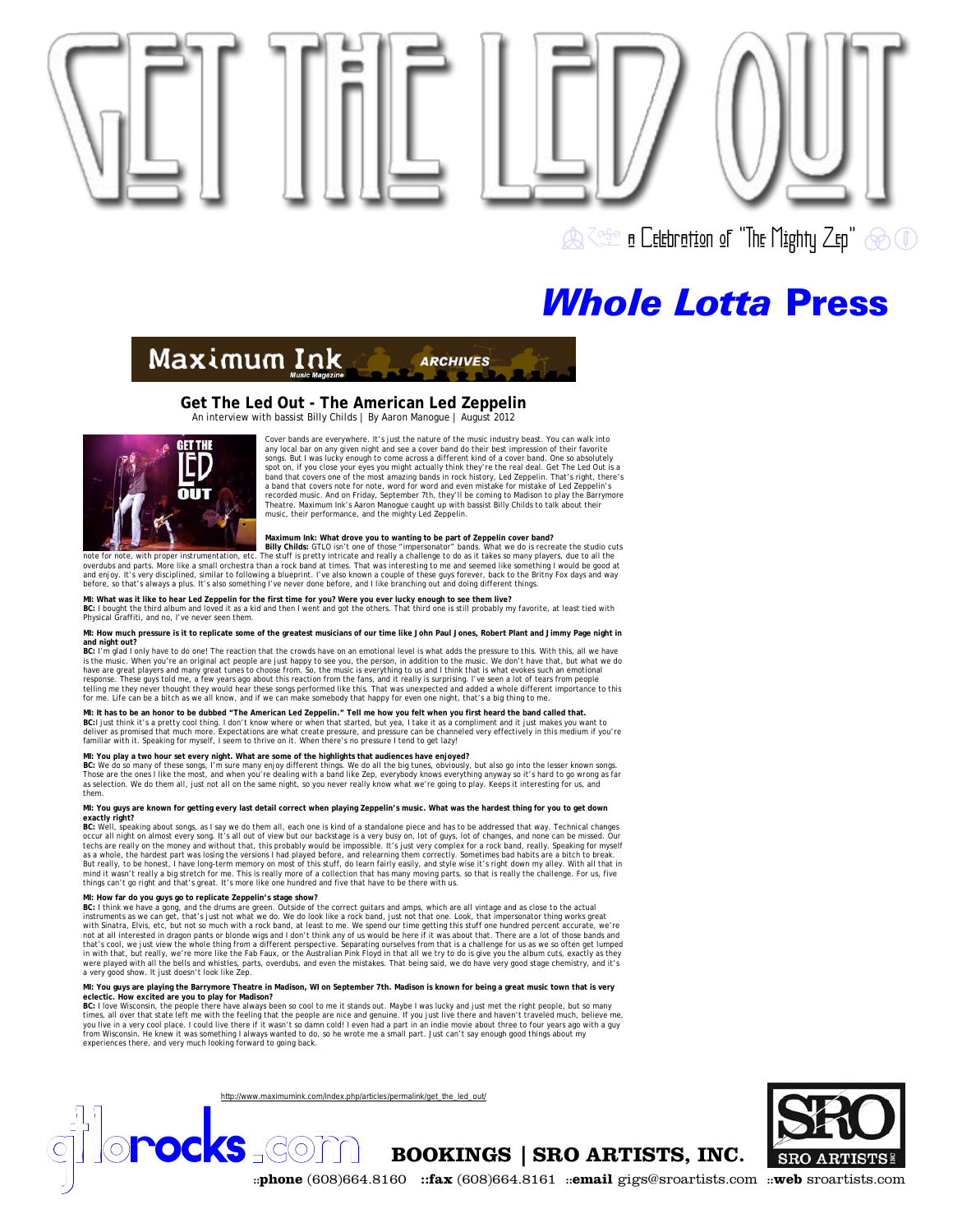



### **Friday: Get The Led Out @ The Electric Factory.**

DECEMBER 8, 2011 :: BY GEO

Philly's own *Get The Led Out*, the Led Zepplin-loving musical act (not a cover band and not a tribute act), will play the *Electric Factory* on Friday.

The band is made up of a bunch of Zepplin fans with long resumes: bassist Billy Childs and drummer Adam Ferraioli were<br>members of the '80s American glam band *Britny Fox*; guitarist Jimmy Marchiano played lineups with Guns was managed by Gene Simmons; lead singer Paul Sinclair and guitarist Paul Hammond run *Fat City Studios*; and multiinstrumentalist *Andrew Lipke* performs in a number of area projects and he's released several solo albums.

Our *Kevin Stairiker* spoke with lead singer Paul Sinclair this week.

**Why Led Zeppelin? What makes them more applicable than the Stones or Pink Floyd or any number of coverable bands?**

Well, for some people, I think it's more of a thing where they sit around and think, "Ok, which band should we pay tribute to?" That really wasn't how it works for us. I came into this gig because of my love of Led Zeppelin. When I was learning to sing, the rock music that I found myself attracted to was Aerosmith and Led Zeppelin. They became the two biggest bands in my life when I was a teenager and influenced my voice the most. Eventually I gained a bit of a reputation locally for being able to do that type of thing, so when a couple of guys were looking to put a band together to do a Led Zeppelin show, they found me through a monthly bar gig I was doing.

Originally they were going to do the whole tribute band thing where everyone dresses up in costumes but I wasn't really into that. So we sort of morphed the group into what it is now. That's how the whole thing began

**Since you brought up the term, would you consider Get The Led Out more of a tribute band than a cover band? I was always confused about the terminology.** Well, I've never liked the terminology to begin with because you hear "cover band" and you think of a band playing at the local bar, playing the top 40 hits or whatever. When you think "tribute band," you think of a band that plays the particular music of a band and dresses up and impersonates that band. There isn't really a term for what we do. It sucks because the whole "tribute band" thing leaves a bad taste in people's mouths. That's why in interviews, my biggest point is to differentiate what we do versus what other

### groups do because it can actually prevent people from seeing the show sometimes. **Is there any songs you haven't hit yet? Do you plan to play every song?**

The chances are pretty good at this point that we'll play them all. The only ones left are a few strays, like we haven't played "The Crunge" and "Hat's Off To (Roy) Harper," but we've played pretty much every song off of the first five albums.

And then albums like "Presence" and "In Through The Out Door," we haven't hit them as in depth as those first ones. But we've hit all of the big ones. The only big single we haven't hit yet is "Fool In The Rain," which isn't a personal favorite of mine, but it's not about me, so we'll put that one in eventually, I'm sure.

### **Do you have a favorite one or two songs that you never get tired of singing?**

Well, you can't do a Led Zeppelin show and not do "Stairway To Heaven" and "Whole Lotta Love," and I still love both of those songs to this day. I'm not just saying that. My personal favorite that's in the set virtually every night is "Babe I'm Gonna Leave You."

### **How often does Get the Led Out tour?**

Well, it's sort of a never ending tour because the band has been in a growth status since the word go. There are a lot of Led Zeppelin acts out there, and it's no easy feat to build something like this and make it a career. So we're very fortunate to get to the point now where it pays the bills.

**When you're setting out to recapture the music of a band that has ceased to exist for a long time and will never make any more music and you literally run out of songs to add to the set list, is there an end point when you just decide you've had enough of Led Zeppelin?** Well, here's the thing: every day, a new kid is turning 15 and picking up a copy of a Led Zeppelin album because his dad loved it.

What we find with Led Zeppelin in comparison to other rock bands is that, for some reason, Led Zeppelin isn't an oldies group in the way that, when I was 15, the equivalent would've been Elvis or something. With Led Zeppelin, you'll find that a good part of the population are just as fascinated by an age of rock music that they couldn't live through themselves. The point is, the Led Zeppelin fan base is constantly growing and not diminishing, which works in our favor. And when you factor in the people who actually lived during that time period that want to hear the music recreated accurately, I find that this is a career that there is absolutely no time limit or expiration date.

In fact, we're entering this strange time where the forefathers of rock – Zeppelin, the Stones, Beatles – they'll be like the Bachs and Beethovens of our time and people will be playing that music for eons to come. Eventually, Get The Led Out could turn into a sort of thing like Trans-Siberian Orchestra where it doesn't even matter who's playing in the band. You're just going to see a faithful reproduction of Led Zeppelin's music and eventually, people will take over for us. We see this as going on beyond our lifetimes, quite honestly.

http://jumpphilly.com/2011/12/08/friday-get-the-led-out-the-electric-factory/

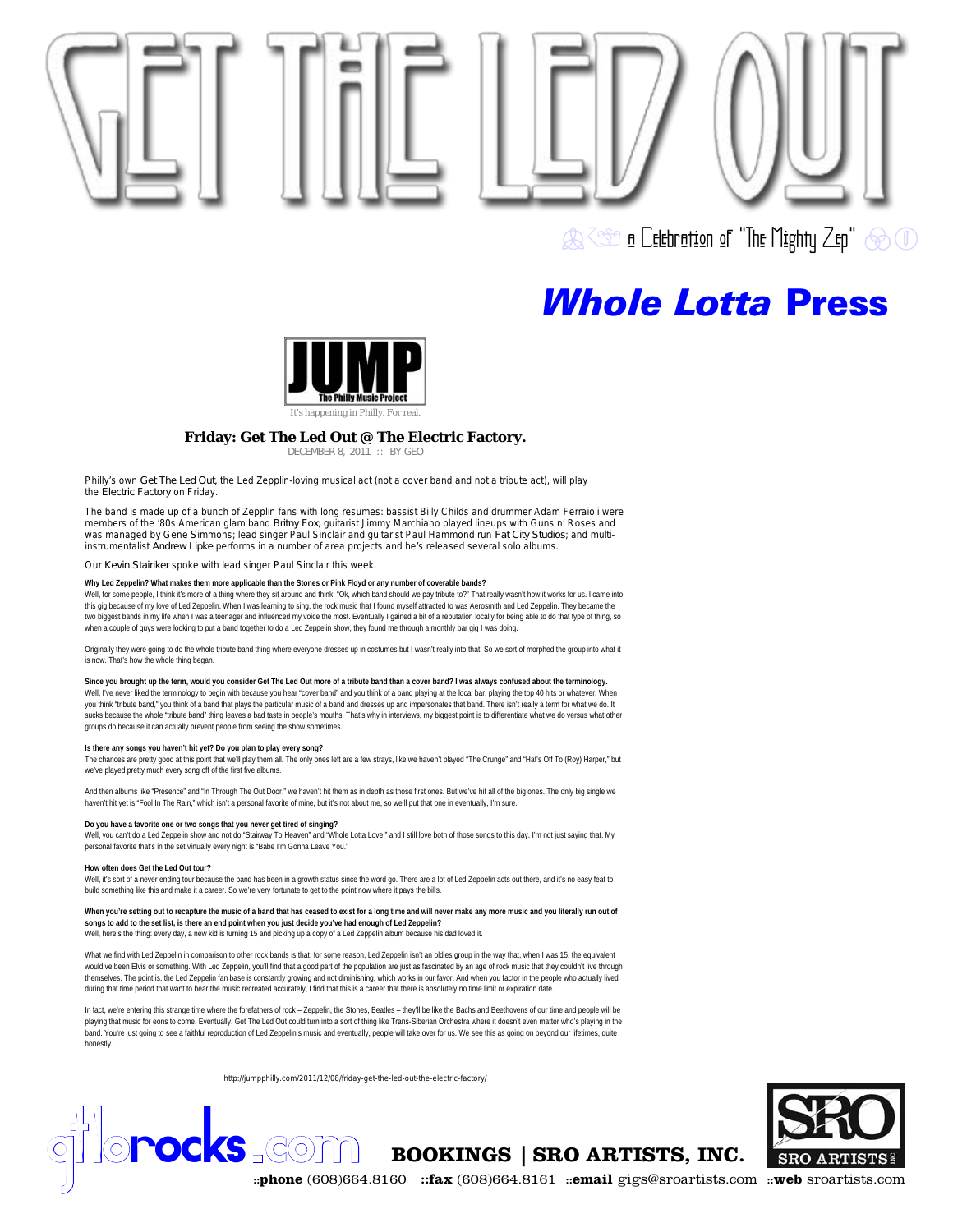

n Celebration of "The Mighty Zep" @ 1

## *Whole Lotta* Press



February 4, 2011

Get The Led Out c/o John Schimmelman SRO Artists, Inc.

Dear John,

Well first, let me say that [Get The Led Out] did a terrific job of performing the recorded versions of the Led Zeppelin folio live.

I saw Led Zeppelin in St. Louis at Kiel Auditorium on their first U.S. tour and they were extraordinary. At that time, only Led Zeppelin I and II had been issued, and the concert naturally consisted of that material. They were, in my opinion, a super group, though they were not regarded as such at the time. I had great fun at the concert, but the band was not really trying to faithfully reproduce the records. Lest anyone suspect that they couldn't, I assure you that the versions performed were virtuosic. So many recordings and technical advances in studio recording later, their live performances became impossible for the four musicians to accomplish live - not to take anything away from their live performances, but four people just cannot play all the necessary parts or accomplish the effects live in a practical manner.

Get the Led Out allowed us to hear those recorded versions live but with the bonus of experiencing the individual personalities of a different set of very fine rock musicians slightly below the surface. They were tastefully true to the recorded material--when a lead had been played on a Les Paul on the record, it was likewise played on a Les Paul in person. This approach coupled with excellent choices in selecting sound reinforcement systems (e.g. a Meyer line array provided by Summit Pro Works of Dayton, Ohio) and we had a spectacular musical event-from the hardest edged riffs of the early works through the rarely performed acoustic material of Led Zeppelin III and beyond.

The band traveled through one of the major blizzards of the century, performed a very special concert, and visited and signed autographs for even the last concert-goer to leave a very satisfied customer. I could go on, but you get the idea.

We had a small audience of just under 600 people, and I think the misguided notion that 'if it's not really Led Zeppelin, I don't want to go' interfered with our promotion. Clearly, area audiences did not know them before the 600 brave souls bought their tickets. I expect pressure to book a return visit by those fortunate enough to participate.

Bob Vaughn, Director Sangamon Auditorium University of Illinois - Springfield

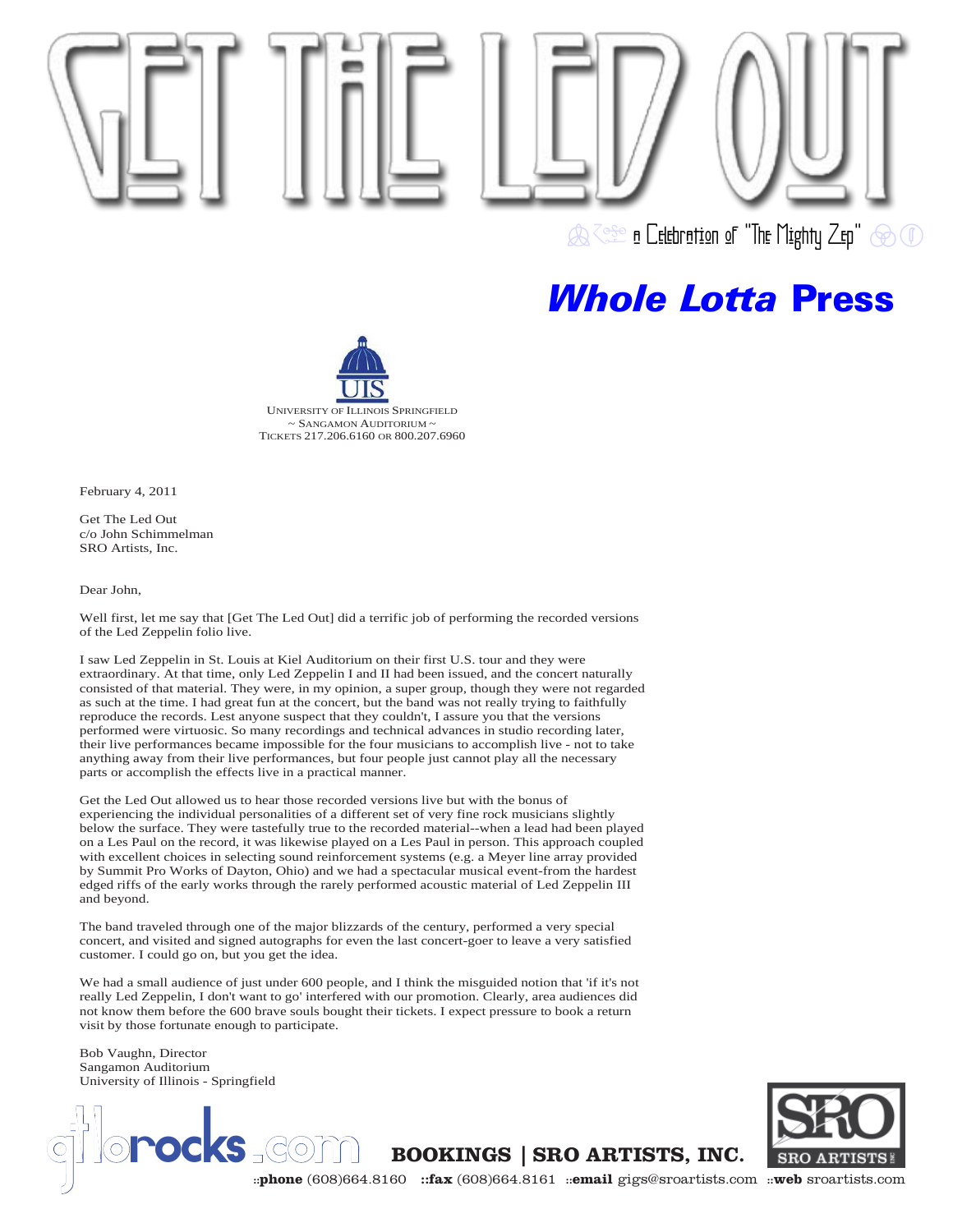



## **Get the Led Out brings classic Zeppelin albums to life**

Submitted by Hunter Embry on November 20, 2010 - 5:53pm

--

Those who've seen footage of Led Zeppelin performances know it's all about the raw energy produced by the band's four legendary musicians. That's how they made it work. Many of the band's recordings were just too layered to be recreated by four musicians in a live setting.

Get the Led Out and its seven musicians set out to re-create those recordings in a live setting. All in attendance at GTLO's Friday night show saw it happen. For the better part of three hours, Get the Led Out burned through song after sweet song with precision and grace.

It would've been easy to just close my eyes and let the big Ludwig kick pound away at my chest, while the gritty Les Paul tones soared from walls of Marshall amplifiers into my ears.

Instead, I watched what appeared to be a well-to-do couple in their mid-60s. They sat directly in front of me, making-out. The woman, with one hand clutching her man's sport coat, thrust a peace sign at the band as they barreled into the "Stairway" solo. This is the same couple that just hours before were stuck stiff in their seats, looking as if they thought The Nutcracker was the performance of the evening.

A few rows ahead, there stood a wide-eyed boy, 10 years old (at best) with his attention firmly riveted on the stage. Chances are he'd never seen anything like "The Battle For Evermore," performed live and to a tee. I hadn't. And no matter how hard I tried to keep calm, the raising hairs on my arm gave away the excitement.

Folks young and old danced, screamed, head-banged and laughed their way through the night, giving a standing ovation between just about every song. Even my seat attendant began to let loose a little during the twining vocals at the end of "Ramble On."

Get the Led Out didn't just bring out the Led, they brought it to life. Hats off to GTLO. Next time, I'm bringing the whole family.

> Copyright © 2010 Louisville.com http://www.louisville.com/content/get-led-out-brings-classic-zeppelin-albums-life-music



**is a community of the COLOREG** COLOREGIST **BOOKINGS** | SRO ARTISTS, INC. SRO ARTISTS!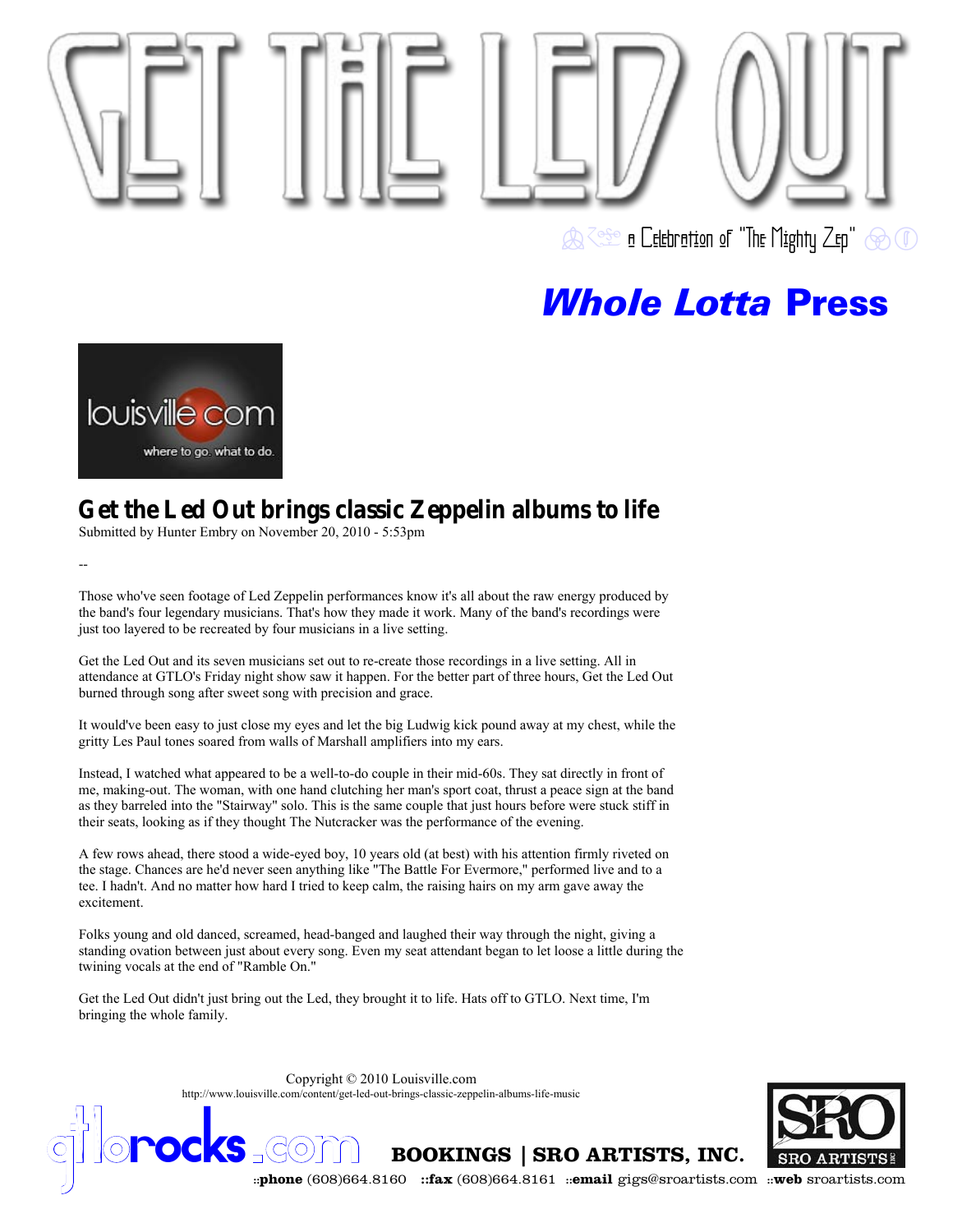



## **Zep Masters Get The Led Out brings Zeppelin to life at Penn's Peak**

*Submitted: 05/24/2010 - 17:00 by JOE PLASKO jplasko@tnonline.com*

Led Zeppelin holds a sacred place among hard rock fans.

The British band took a mystical approach to its heavy rock and spaced-out blues that has become legendary, almost as much for its off the stage indulgences as for the music itself.

A mythology has developed around Zep over the years, and those dealing with paying tribute often find themselves getting sucked into it, at their peril.

Get The Led Out doesn't get lost in the clouds of myth or immersed in the legend. The Philadelphia-based band keeps the focus on what still attracts legions of Zep fans - the music.

What Get The Led Out offers is Led Zeppelin straight, no chaser. Its painstaking, even reverent reproductions of Zep's studio recordings on the concert stage is what sets this band apart from mere Zep imitators. That's what puts GTLO at the head of the class in advanced Zep studies.

GTLO got a career boost when it first played at Penn's Peak in Jim Thorpe six year ago, attracting a large and enthusiastic audience with little fanfare, so the band's returns to the Peak, such as Saturday night, have the feel of conquering heroes returning home to the site of their initial triumph.

While the band's proficiency with the Zep repertoire is remarkable, even astounding at times, its secret is simple. These guys love this music and are having the time of their lives playing it the way it should be played. They are no just covering songs, they inhabit them.

Vocalist Paul Sinclair has the task of producing Robert Plant's signature wails, and Sinclair does it without missing a note. Plant is one of the most imitated singers in rock history, so to pull it off without being a mere clone is amazing. Sinclair's tribute is that he breathes his own life into the songs while remaining true to the orginals.



Get The Led Out guitarists Jimmy Marchiano (left) and Paul Hammond jam during their Penn's Peak concert Saturday night.

> *JOE PLASKO TIMES NEWS*

Paul Sinclair of Get The Led Out belts out a song at Penn's Peak.

*JOE PLASKO TIMES NEWS*



Paul Hammond is GTLO's Jimmy Page to Sinclair's Plant, and his talents on guitar and mandolin are no less essential. Whether he's striking his six-string with a luminescent bow on "Dazed and Confused" or dropping in a quick run through "Bron-Yr-Aur" as GTLO starts its acoustic set, Hammond remains true to the spirit of the Zep instrumental soundscape.

Adam Ferraioli does Bonzo proud on the drums, waiting for the obligatory "Moby Dick" for his moment to shine on the celebrated solo. GTLO has added former Britny Fox bassist Billy Childs, and he teams with Ferraioli to provide the thunderous rhythms that propel the machine.

The contributions of keyboardist/guitarist Andrew Lipke and<br>guitarist Jimmy Marchiano can't be forgotten, either, as<br>both enable GTLO to flesh out the Zep sound. Lipke's keys<br>on the ethereal intro to "No Quarter", as well You" mark a high point in the show.

The setlist was a headbanger's delight, providing high<br>voltage renditions of Zep classics "Immigrant Song",<br>"Heartbreaker/Living Loving Maid", "Good Times Bad<br>Times", "The Lemon Song", "Misty Mountain Hop", "The<br>Ocean" and "Kashmir".

GTLO showcases all sides of the Zep canon, with ballads such as "All of My Love" and Sinclair showcase "Babe, I'm Gonna Leave You" drawing big reactions from the packed house.

The acoustic set remains a highlight, with its faithful versions of "Going to California", "The Battle of Evermore" (featuring the vocals of guest Diana DeSantis, blending perfectly with Sinclair and Lipke) and "Tangerine".

"Your Time is Gonna Come" was a nice addition to the set, and Sinclair noted two other songs the band learned for the Peak show: "Custard Pie" from Physical Graffiti and "Royal Orleans" from Presence.

GTLO plans to return to The Peak Nov. 5. It continues to build its own story while doing justice to Led Zeppelin's.

> *Source URL: http://www.tnonline.com/node/100984*



**COM BOOKINGS | SRO ARTISTS, INC.** 

**::phone** (608)664.8160 **::fax** (608)664.8161 **::email** gigs@sroartists.com **::web** sroartists.com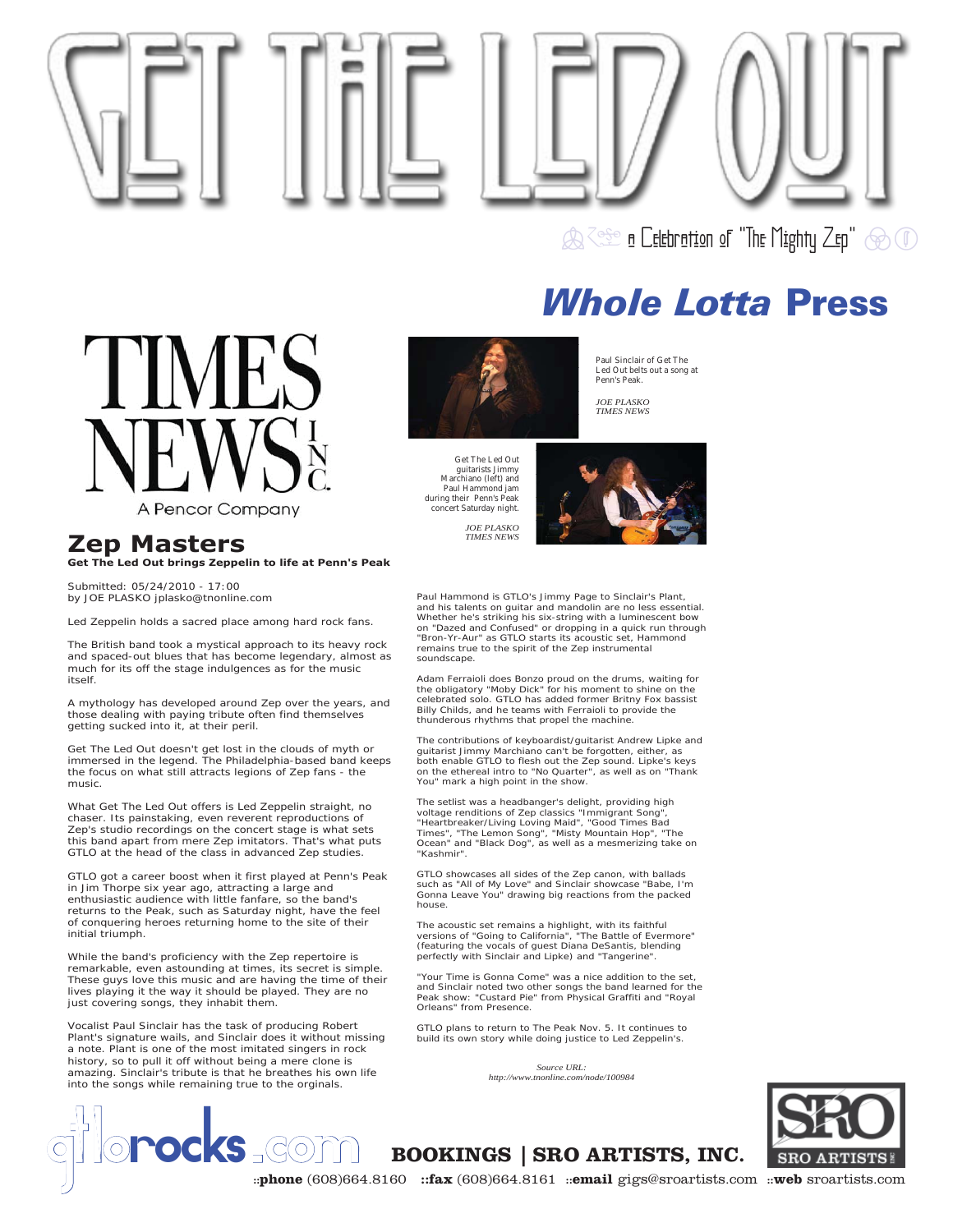



## NY Hard Rock Examiner

## Get The Led Out brings a whole lotta love to Nokia Theater

Sunday, Mar. 8, 2009 :: By Elliot Levin

"I come from the land of the ice and snow, from the midnight sun where the hot springs blow!" Thirty seconds into their opening song, Get the Led Out, one of the country's premiere Zeppelin tribute bands, had the entire Nokia Theater firmly in their musical grip. Note for note, the group recreated the sound and fury of 30 year old songs with a fresh, perfectionist drive.

Many of the hundreds of rock fans wandering the deep blue hallways of Times Square's Nokia Theater on Saturday night seemed to have no idea what to expect from a group few have heard of before. Also known as The American Led Zeppelin, Get the Led Out is one of a number of Led Zeppelin tribute groups across the country. Tribute and cover bands can often be a crapshoot, as shows and groups range from a full scale production of a band's stage show, such as that performed by the Australian Pink Floyd Show, to a group of enthusiasts who simply love to play their favorite songs, like the guys in Sublime tribute group Badfish.

Opening with the hard-thumping Immigrant Song, Get the Led Out instantly established themselves as a professional, enthusiastic group of musicians whose love for the classic Zep tunes is surpassed only by their abilities to recreate it in a live environment. From frenetic soloing on songs like Babe I'm Gonna Leave You, to pitch-perfect vocals on Dazed and Confused, and a full-length, impeccable drum solo for Moby Dick, the group played hit after hit flawlessly and with all the grandeur and flash of a platinum-selling rock band.

The night's setlist covered the entire range of Led Zeppelin's massive discography, from an energetic Rock and Roll to an emotionally drenched Since I've Been Loving You, with an acoustic set for songs such as Going to California and The Battle of Evermore sandwiched in between more classic Zep hits. With enough stage production to impress without seeming cheesy, the fog machines amped up for a glorious, mesmerizing rendition of Kashmir, which found the entire audience singing along to the epic song.

Not content to play for a mere two hours, Get the Led Out encored with that ultra-rare gem of a live rock show, a mindblowing performance of Stairway to Heaven. Despite the age of the audience averaging well over 40 years old, fans were jumping, dancing, and headbanging with all the enthusiasm of a hard-partying teenager as the solo of what it is often considered the greatest rock song ever written peaked, and the final, crushing riffs and heartpounding vocals of Stairway reverberated throughout the building. As if that weren't enough, the band followed with a final, allout, no holds barred performance of Whole Lotta Love, complete with spot-on wailing, quadraphonic sound, and note-for-note scrambling on the solos and fills.

There are tribute bands for almost every top selling rock band throughout the world, from the Rolling Stones to Metallica, and Led Zeppelin is certainly no exception. New York City has been especially well served by the local, all female tribute Lez Zeppelin. But the girls in Lez Zep had better watch out, because last night Get the Led Out declared their absolute supremacy over all things Zeppelin, and judging by their enthusiastic reception, it won't be a long time before they rock and roll in New York once again.

Find this article at:

http://www.examiner.com/x-1854-NY-Hard-Rock-Examiner~y2009m3d8-Get-The-Led-Outbrings-a-whole-lotta-love-to-Nokia-Theater

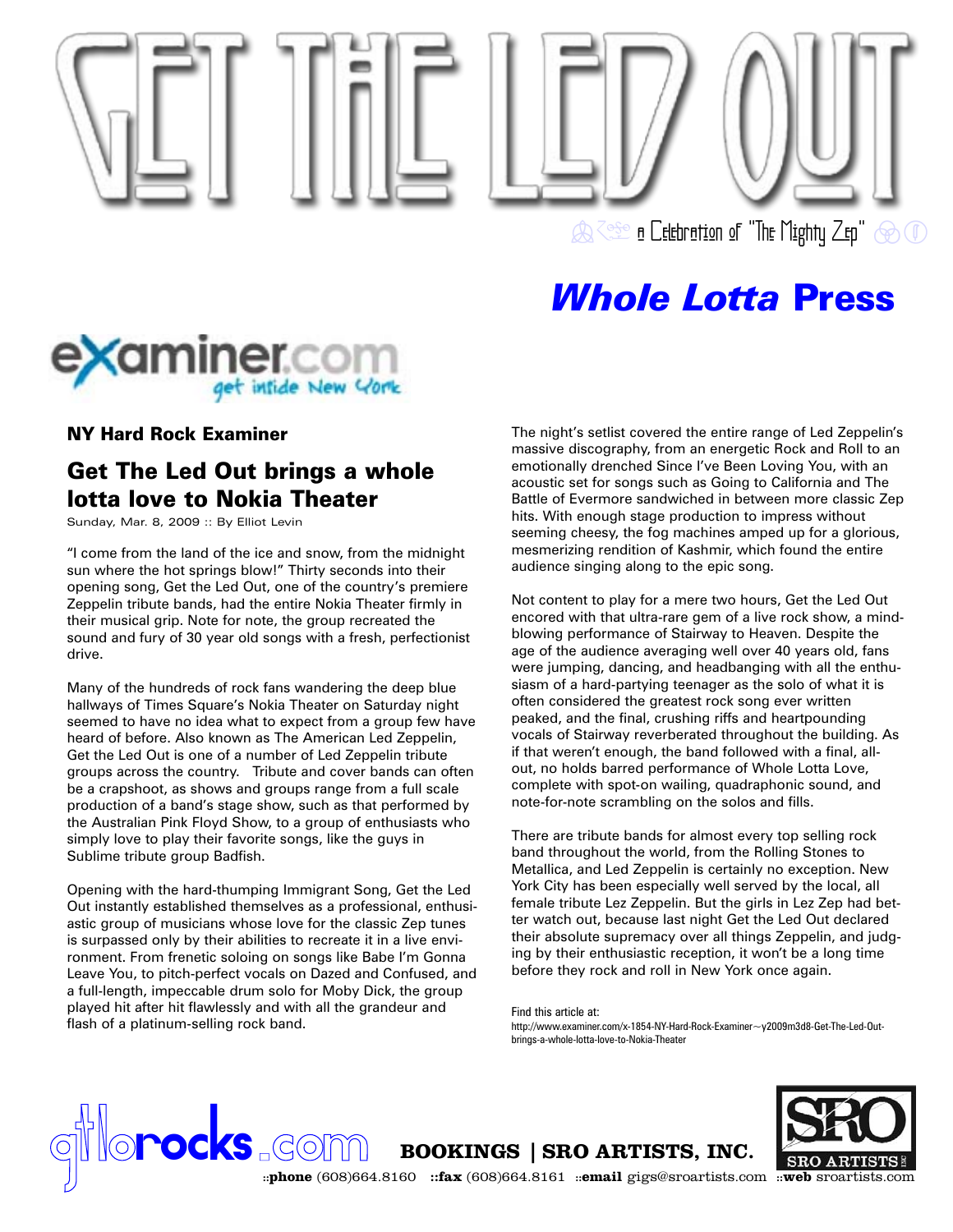

## The Philadelphia Unquirer DAILY MAGAZINE

## Is copy better than the original?

Thursday, Jan. 15, 2009 :: By Doug Wallen

After a show by his band Get the Led Out, guitarist Paul Hammond encountered an older fan who asked, "You guys have been around since the '70s, right?"

The man had mistaken the band for Led Zeppelin, whose songs GTLO has made a fruitful career playing over the last five years. The distinction grows blurrier every day as the Philadelphia-area band Get the Led Out sells out bigger venues and now embarks for the first time on recording Zeppelin's mythic songbook.

"You ask, 'Why would they want to hear us do it?' " says Paul Sinclair, who sings lead. "I'm curious about that myself, but we have people coming to our shows who want us to release a DVD. They love the way that we perform these songs, which is the highest compliment ever."

A standard GTLO set includes 27 songs, album tracks only, three solid hours, breaking for an intermission only if a venue requires one. When the band last played the Keswick Theatre, older fans could be heard bragging that they saw Zeppelin back in the day and that Get the Led Out is better.

That might seem hard to believe until you witness the might and versatility of the players, who include rhythm guitarist Jimmy Marchiano, bassist Paul Piccari, drummer Adam Ferraioli, and multi-instrumentalist Andrew Lipke.

Not content to play an approximation of Zeppelin, Get the Led Out strives to re-create every last sonic detail the band committed to tape. Hammond hand-built a "gizmotron" to replicate certain sounds on "In the Evening," and went to great pains to harness the low-speed tape effects heard on "Whole Lotta Love." That's as much a part of their quest as Robert Plant's lyrics or Jimmy Page's trail-blazing guitar, and given the complexity of Led Zeppelin recordings, it's an endless one.

"That's absolutely what it is," agrees Sinclair. "We will never get there, but we'll die trying."

Both 43, Hammond and Sinclair have known each other since 1984, and have long shared a passion for the fiery, ambitious hard rock of Zeppelin and Aerosmith. Forming the band Sinclair, they played their own version of such music in the late '80s and '90s. The band garnered a sizable following, opening for Foghat and even the early Zeppelin tribute Physical Graffiti, but was often dismissed as a '70s throwback. Although it had several near-misses with major record deals, the band never reached the heights Get the Led Out has after just five years.

Before GTLO, the mainstay of the two Pauls' music life was running the esteemed Fat City Studios out of Sinclair's home in Blue Bell, where he lives with his mother and her excitable dog. Countless bands have trudged through the house en route to the basement, where the Pauls have recorded, mixed and mastered music since 2000. Fat City has never had to advertise, because it's always busy enough to thrive on referral clients only.

Mastering is what Fat City is best known for, putting its stamp on a slew of local acts - from the Brakes and Mutlu to the A-Sides and BC Camplight - and some far beyond Philadelphia. The enigmatic songwriter Will Oldham, who's based in Louisville, Ky., and records as Bonnie "Prince" Billy, has been to Fat City twice. And the Pauls recently mastered a release by the noisy Norwegian band Serena Maneesh.

Mastering is the final stage in an album's production, after recording and mixing. It includes removing unwanted noises, making the recording sound equally good in any format or playing device, and cementing all the sound levels. Employing vintage analog equipment, Hammond and Sinclair are known as much for their love of music as for their sharp ears.

Fat City is among the varied music-related work that sustained Hammond and Sinclair before Get the Led Out took off in the past year. The Pauls never suspected that when they finally could make a living playing in a band, it'd be a Led Zeppelin tribute.

"In the late '80s, Zeppelin was so passe," says Hammond. "They had just broken up, and nobody knew yet that they were going to be this huge, amazing Greatest Band of All Time." He pauses and glances over at Sinclair, who offers quietly, "I knew."

Get the Led Out has been on a steady rise, playing mainly in legitimate theaters instead of small bars. Last January the band signed with SRO, a national booking agent that handles Janis Ian, Patty Larkin and Karla Bonoff, as well as the tribute bands Pink Floyd Experience and Dark Star Orchestra.

Following sold-out shows at the House of Blues in Atlantic City and the Keswick Theatre in Glenside, GTLO is headlining Philadelphia's Electric Factory on Jan. 24 and Times Square's Nokia Theater in March.

But despite their success, and the increasing prominence of tribute bands, Sinclair and Hammond bristle at the term.

"Tribute gives you that image impersonator," says Sinclair.

Adds Hammond, "I say we're a Led Zeppelin 'reissue band.' "

Find this article at:

http://www.philly.com/inquirer/magazine/20090115 Is copy better than the original .html

© Copyright | Philly Online, LLC.



**COM BOOKINGS | SRO ARTISTS, INC.** 

**::phone** (608)664.8160 **::fax** (608)664.8161 **::email** gigs@sroartists.com **::web** sroartists.com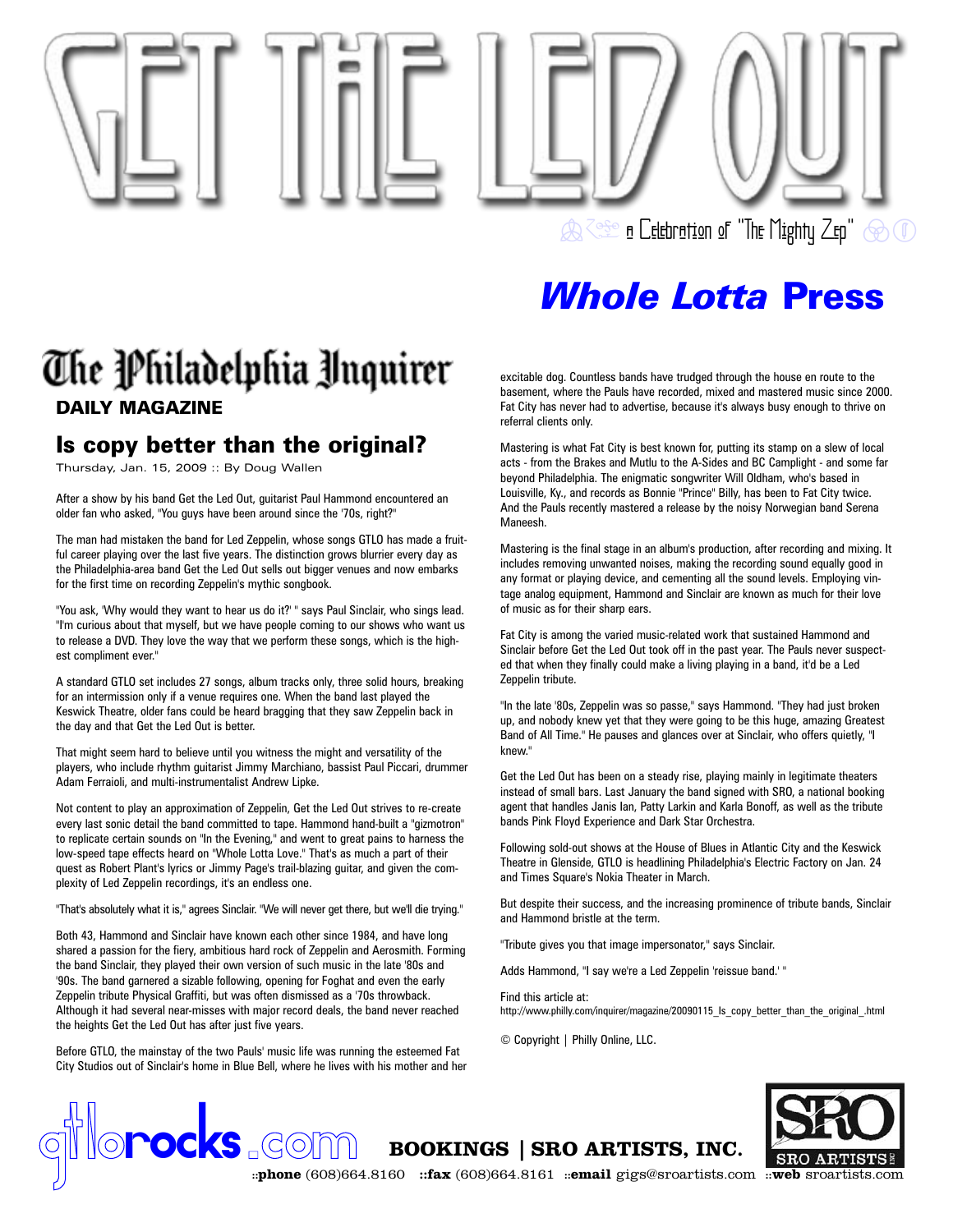



## Get The Led Out Rocks Recher Theatre: "The American Led Zeppelin" pays homage to rock history

By: Craig Oppenheimer :: Nov. 2, 2007

Get The Led Out gave Towson a "Whole Lotta Love" Friday night uptown at Recher Theatre, performing for over 600 fans.

Paying tribute to one of the greatest bands in rock history, Get The Led Out brought everything from face melting guitar solos, to acoustic melodic tunes, playing hits spanning the entire career of Led Zeppelin.

Dry ice crept out onto the stage, and the lights bursted on the opening of the set as the band came out rocking to "Immigrant Song." The first half of the set included favorites such as "Dazed and Confused," "Babe I'm Gonna Leave You," and "Black Dog," which were well received by an eager crowd singing along.

However, the band showcased their softer side with an intimate acoustic set about an hour into the show, playing ballads such as "Tangerine" and "The Battle of Evermore."

The acoustic guitars, mandolin, and vocals calmed the crowd down into a musical trance, but not for long. As the fog emerged again, the band pumped the crowd back up with the second half of their set.

The 6-piece band including vocals, 2 guitars, a bass, keyboards, and drums, brought the volume back up to 11 and shook the crowd's eardrums for another hour.

After playing "Kashmir," the band left the stage, but the crowd demanded an encore in true rock-n-roll fashion. What the crowd received was an incredible 3 song ending with the hits "When the Levee Breaks," "Stairway to Heaven," and "Whole Lotta Love."

The band finished their set with a tremendous applause from a packed crowd, as they thanked the fans and walked off stage. Get The Led out is from Philadelphia, and is composed of Paul Sinclair on vocals, Paul Hammond and Jimmy Marchiano on electric and acoustic guitars, Paul Piccari on bass, Adam Ferraioli on drums, and Andrew Lipke on the keyboard.

The band describes themselves as "a group of professional musicians who are passionate about their love of the music of Led Zeppelin. It's been their mission to bring the studio recordings of "the mighty Zep" to life on the big concert stage.

This is not an impersonator act but rather a group of musicians who were fans first, striving to do justice to one of the greatest bands in rock history!" For more on the band, visit www.gtlorocks.com

©2007 The 501 Company :: www.towson501.com



**example 10 and COVID 300 KINGS | SRO ARTISTS, INC.**<br> **SRO ARTISTS**<br> **index** (608)664.8160 **::fax** (608)664.8161 **::email** gigs@sroartists.com **::web** sroartists.com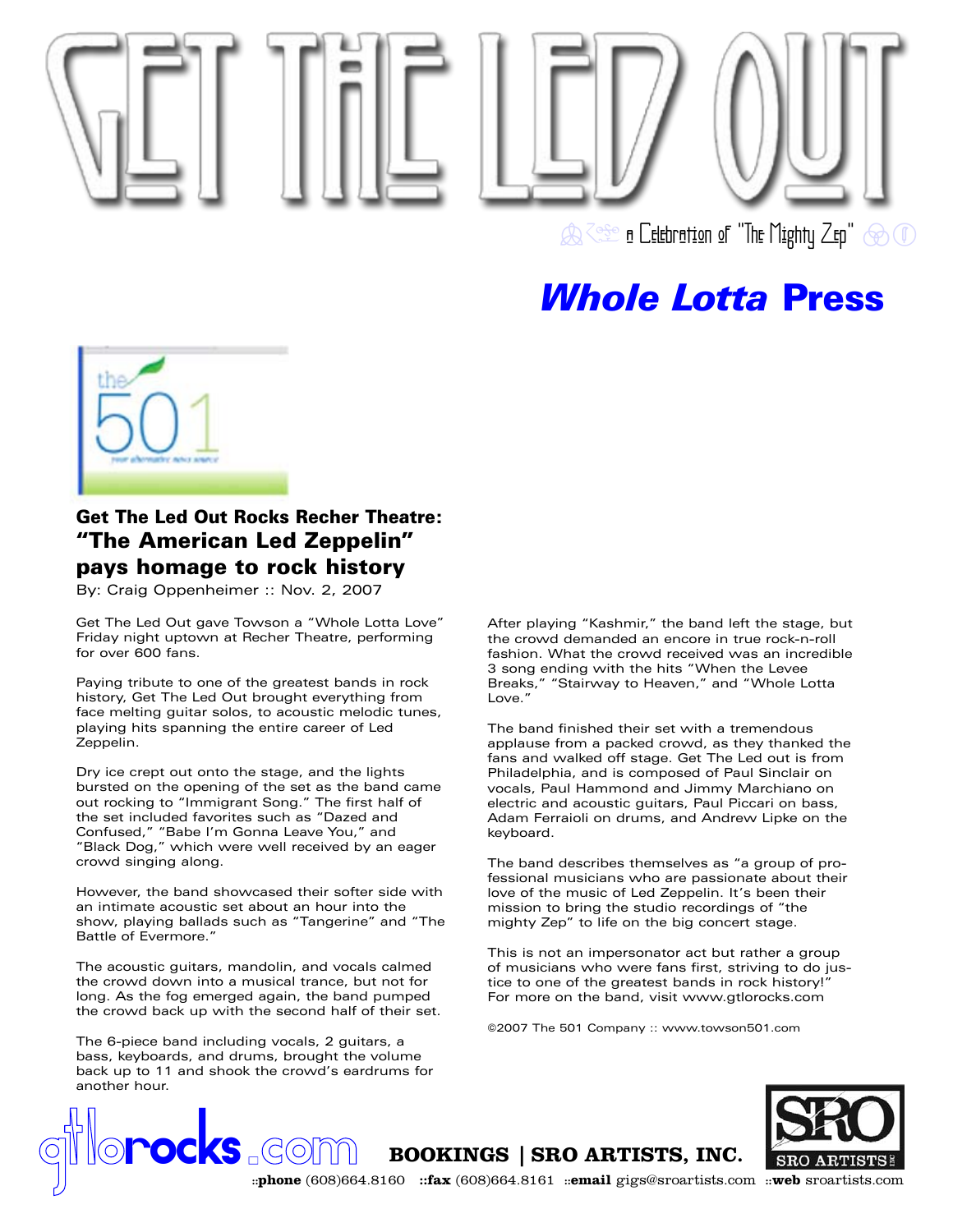

**A Referation of "The Mighty Zep" @ 10** 

## *Whole Lotta* Press

# **The Patriot-News**

REVIEW

## Band has whole lotta love for Led Zeppelin

Saturday, August 11, 2007 BY KIRA L. SCHLECHTER of The Patriot-News

The Philadelphia-based Led Zeppelin tribute band Get The Led Out didn't just pass Zeppelin 101 with flying colors -- they're working on their Ph.D. They didn't just do their Zep homework -- they're teaching the class.

Get the idea? These guys have got it so far down, they can't go any further. Their mission is to duplicate the legendary British band's recorded sound in a live context -- an interesting goal -- and darn it if they didn't achieve it over and over again for 21/2 hours last night at Harrisburg's Whitaker Center for Science and the Arts.

With a cast of many -- singer Paul Sinclair, guitarists Paul Hammond and Jimmy Marchiano, keyboardist (and sometimes guitarist) Andrew Lipke, bassist Paul Piccari and drummer Adam Ferraioli -- GTLO touched on Zeppelin with a carefully chosen setlist of the familiar and the not-so.

From blistering rockers such as "Rock and Roll," "Trampled Underfoot" and "Black Dog" (their opening salvo) to slow, aching blues tunes such as "Since I've Been Loving You" and trippy numbers such as "The Ocean" and a glorious "No Quarter," the band repeatedly awed with their mastery of Zeppelin's complexity. Sinclair had many moments where you'd swear you were hearing Robert Plant (save for his dark hair), while the guitarists did Jimmy Page's tightrope walk between technical sloppiness and utter creative brilliance with the greatest of ease.

The upbeat "Dancing Days" and "Ramble On" (Sinclair handling Plant's patter and skat perfectly) bookended an emotional "Babe, I'm Gonna Leave

You," laced with lovely acoustic guitars. The throbbing "Dazed and Confused" and a positively spiritual "Your Time Is Gonna Come" set the stage for a wonderful acoustic set of "Going to California," an absolutely stellar "Battle of Evermore" (complete with female vocalist), and a sweet "Tangerine."

It was back into stomp mode for "The Song Remains the Same" (featuring a very familiar-looking red doubleneck guitar) and "The Rain Song." The band handled the difficult grooves of the thrashing "Achilles' Last Stand" (from the rarely-played album "Presence") with aplomb, and blazed through the instrumental "Moby Dick," with Ferraioli doing a nigh-perfect John Bonham drum solo.

The tender "Thank You" was gorgeous, but the thunderous pairing of "Heartbreaker" and "Living Loving Maid" smashed the mood to bits. A dead-on "Hey, Hey What Can I Do" led into the tour de force that is "Kashmir," which was, again, like sitting in your room listening to "Physical Graffiti." That is to say, perfect.

A brief pause, and the encore kicked off with the sinuous "What Is and What Will Never Be." And of course, this is one of the only bands where everyone's allowed -- nay, encouraged -- to play "Stairway to Heaven," and play it they did, with dual Les Pauls wailing and the crowd going wild. They deviated a bit from the album version and improvised on the closer "Whole Lotta Love," guitarist Hammond playing theremin to creepy effect and Sinclair bringing the house down with the song's trademark orgasmic wails.

Members of Get the Led Out have successful, individual music careers. But since we're probably not going to get the real Led Zeppelin any time soon (well, we won't ever, since Bonham is no longer with us), let's hope they don't stop doing this.

KIRA L. SCHLECHTER: 257-4763 or kschlechter@patriot-news.com



**example 10 and COVID 300 KINGS | SRO ARTISTS, INC.**<br> **SRO ARTISTS**<br> **index** (608)664.8160 **::fax** (608)664.8161 **::email** gigs@sroartists.com **::web** sroartists.com